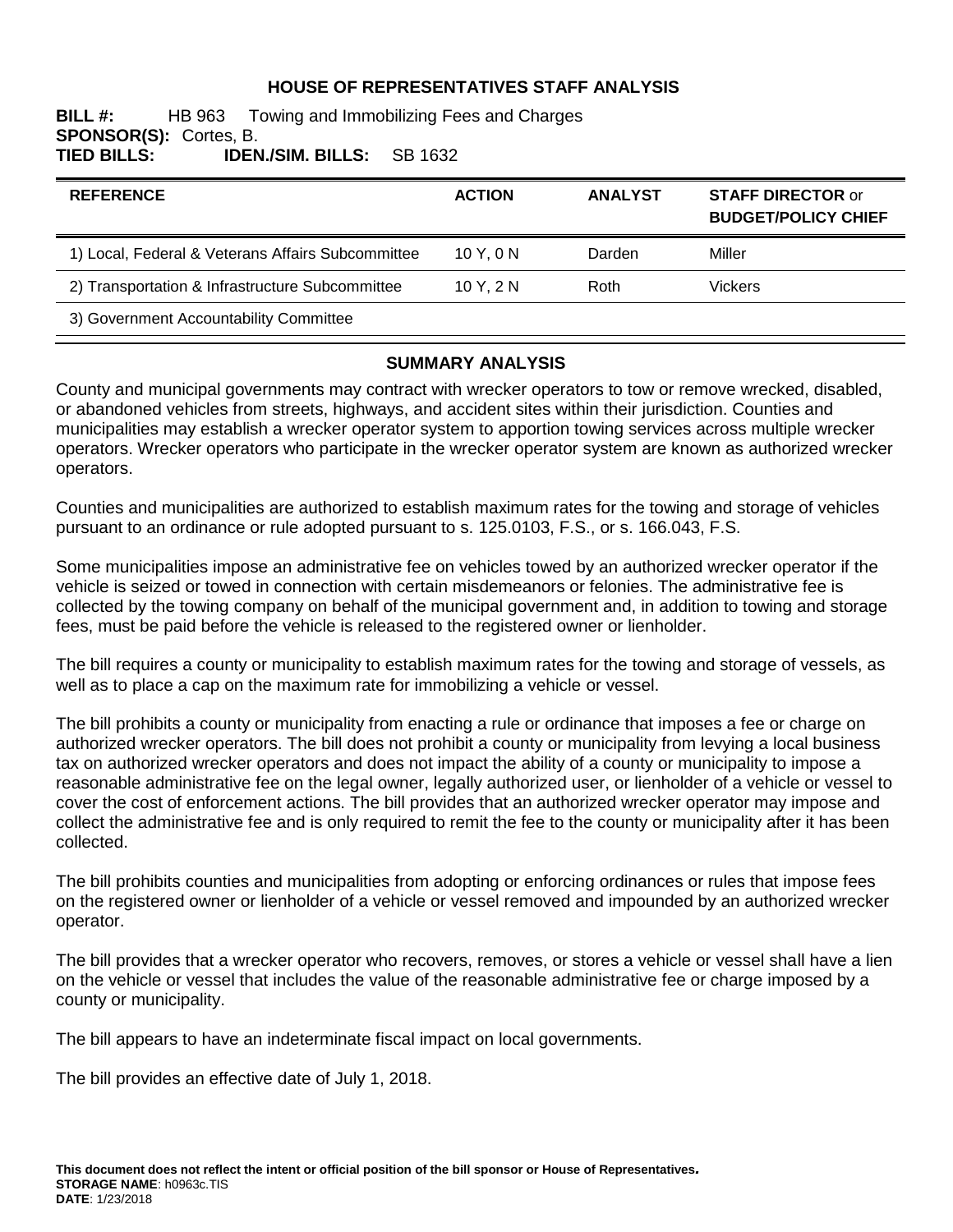### **FULL ANALYSIS**

### **I. SUBSTANTIVE ANALYSIS**

### A. EFFECT OF PROPOSED CHANGES:

### **Present Situation**

### County and Municipal Wrecker Operator Systems

A county or municipal government may contract with one or more wrecker operators to tow or remove wrecked, disabled, or abandoned vehicles from streets, highways, and accident sites.<sup>1</sup> After the establishment of such contract(s), the county or municipality must create a "wrecker operator system" to apportion towing assignments between the contracted wrecker services. This apportionment may occur though the creation of geographic zones, a rotation schedule, or a combination of those methods.<sup>2</sup> Any wrecker operator that is included in the wrecker operator system is an "authorized" wrecker operator" in the jurisdiction, while any wrecker operation not included is an "unauthorized wrecker operator."<sup>3</sup>

Unauthorized wrecker operators are not permitted to initiate contact with the owner or operator of a wrecked or disabled vehicle.<sup>4</sup> If the owner or operator initiates contact, the unauthorized wrecker operator must disclose in writing, before the vehicle is connected to the towing apparatus:

- His or her full name;
- Driver license number;
- That he or she is not a member of the wrecker operator system;
- That the vehicle is not being towed for the owner's or operator's insurance company or lienholder;
- Whether he or she has an insurance policy providing \$300,000 in liability coverage and \$50,000 in on-hook cargo coverage; and
- $\bullet$  The maximum charges for towing and storage.<sup>5</sup>

The unauthorized wrecker operator must disclose this information to the owner or operator in the presence of a law enforcement officer if an officer is present at the scene of the accident.<sup>6</sup>

It is a second degree misdemeanor for an unauthorized wrecker operator to initiate contact or to fail to provide required information after contact has been initiated.<sup>7</sup> An unauthorized wrecker operator misrepresenting his or her status as an authorized wrecker operator commits a first degree misdemeanor.<sup>8</sup> In either instance, the unauthorized wrecker operator's wrecker, tow truck, or other motor vehicle used during the offense may be immediately removed and impounded.<sup>9</sup>

Unauthorized wrecker operators also are prohibited from monitoring police radios to determine the location of wrecked or disabled vehicles.<sup>1</sup>

Counties must establish maximum rates for the towing of vehicles removed from private property, as well as the towing and storage of vehicles removed from the scene of an accident or where the vehicle

 $\overline{a}$ 

<sup>&</sup>lt;sup>1</sup> Section 323.002(1)(c), F.S. The definition of "vehicle" does not include a vessel or trailer intended for the transport on land of a vessel. *See* s. 320.01, F.S. (defining "motor vehicle" for the purpose of issuance of motor vehicle licenses and separately defining a "marine boat trailer dealer" as a person engaged in "business of buying … trailers specifically designed to be drawn by another vehicle and used for the transportation on land of vessels.")

*Id.*

 $3$  Section 323.002(1)(a)-(b), F.S.

 $4$  Section 323.002(2)(b), F.S.

 $5$  Section 323.002(2)(c), F.S.

<sup>6</sup> *Id*. 7 *Id.*

 $8^8$  Section 323.002(2)(d), F.S.

 $^{9}$  Section 323.002(2)(c) and (d), F.S.

 $10$  Section 323.002(2)(a), F.S.

**STORAGE NAME**: h0963c.TIS **PAGE: 2**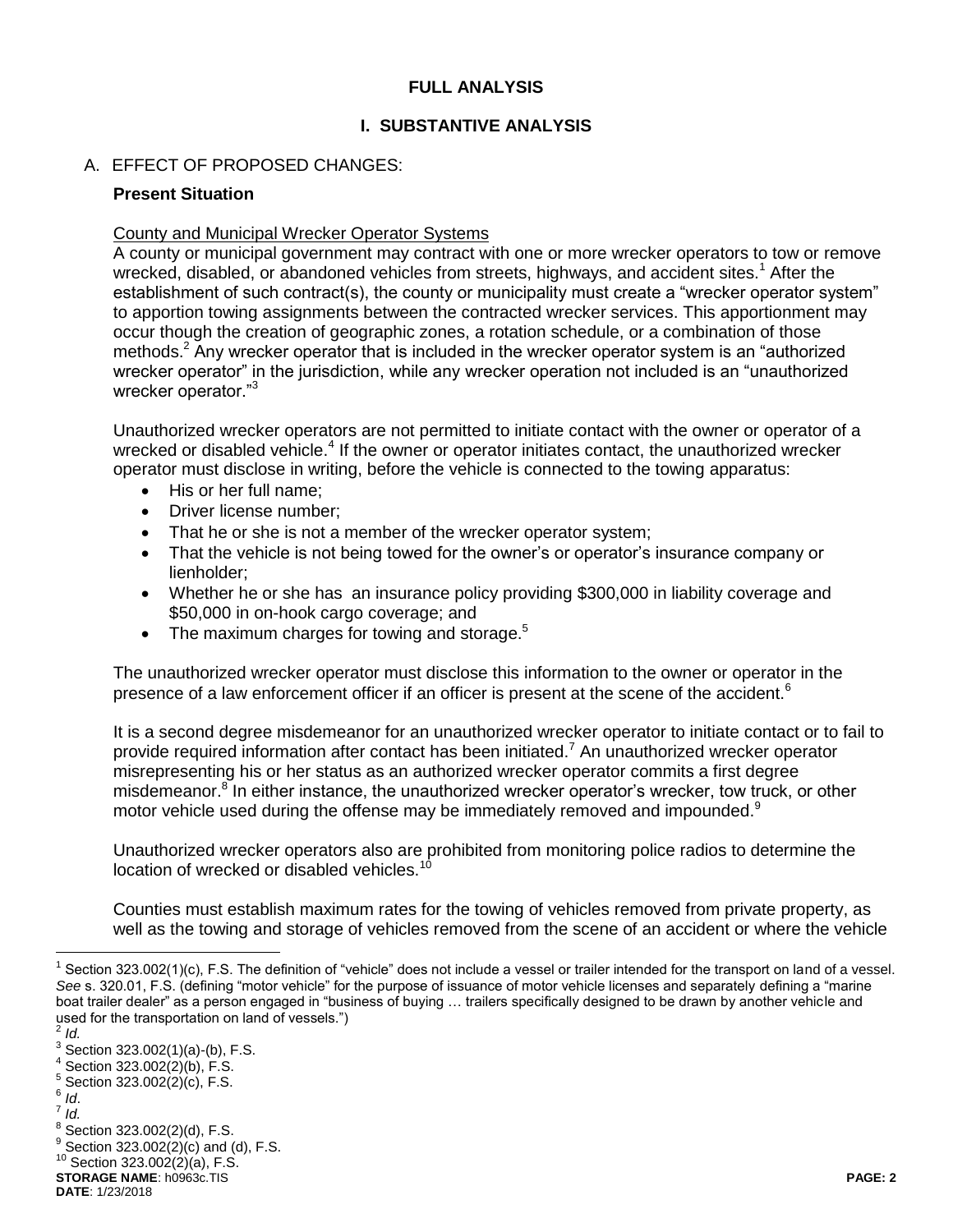is towed at the request of a law enforcement officer. Municipalities are also authorized to adopt maximum rate ordinances. If a municipality enacts an ordinance to establish towing fees, the county ordinance will not apply within the municipality.<sup>11</sup> A county or municipality may not establish rates, including a maximum rate, for the towing of vessels.<sup>12</sup>

### Vehicle Holds, Wrecker Operator Storage Facilities, and Liens

An investigating agency may place a hold on a motor vehicle stored within a wrecker operator's storage facility for up to five business days.<sup>13</sup> A hold may be applied when the officer has probable cause to believe the vehicle:

- Should be seized under the Florida Contraband Forfeiture Act or Ch. 379, F.S.;
- Was used as the means of committing a crime;
- Is evidence that tends to show a crime has been committed; or
- Was involved in a traffic accident resulting in death or personal injury.<sup>14</sup>

An officer may also apply a hold when the vehicle is impounded pursuant to ss. 316.193 or 322.34, F.S., and when the officer is complying with a court order.<sup>15</sup> The hold must be in writing and include the name and agency of the law enforcement officer placing the hold, the date and time the hold is placed on the vehicle, a general description of the vehicle, the specific reason for the hold, the condition of the vehicle, the location where the vehicle is being held, and the name and contact information for the wrecker operator and storage facility.<sup>16</sup>

The investigating agency must inform the wrecker operator within the five-day holding period if the agency intends to hold the vehicle for a longer period of time.<sup>17</sup> The vehicle owner is liable for towing and storage charges for the first five days. If the vehicle will be held beyond five days, the investigating agency may choose to have the vehicle stored at a designated impound lot or to pay for storage at the wrecker operator's storage facility.<sup>18</sup>

A wrecker operator or other person engaged in the business of transporting vehicles or vessels who recovers, removes, or stores a vehicle or vessel, possesses a lien on the vehicle or vessel for a reasonable towing fee and storage fee, if the vehicle or vessel is removed upon instructions from:

- The owner of the vehicle or vessel,
- The owner, lessor, or authorized person acting on behalf of the owner/lessor of property on which the vehicle or vessel is wrongly parked (as long as the removal is performed pursuant to s. 715.07, F.S.),
- The landlord or authorized person acting on behalf of a landlord, when the vehicle or vessel remains on the property after the expiration of tenancy and the removal is performed pursuant to s. 83.806, F.S., or s. 715.104, F.S.), or
- Any law enforcement agency.<sup>19</sup>

# Authority for Local Governments to Charge Fees

Counties and municipalities do not have authority to levy taxes, other than ad valorem taxes, except as provided by general law.<sup>20</sup> However, local governments possess the authority to impose user fees or assessments by local ordinance as such authority is within the constitutional and statutory home rule powers of local governments.<sup>21</sup> The key distinction between a tax and a fee is that fees are voluntary

 $\overline{a}$ 

**DATE**: 1/23/2018

 $11$  Sections 125.0103(1)(c) and 166.043(1)(c), F.S.

<sup>12</sup> *Compare* 125.0103(1)(c), F.S.(requiring a county to establish maximum rates for towing of vehicles) *with* s. 715.07, F.S. (towing of vehicles or vessels parked on private property).

 $13$  Section 323.001(1), F.S.

 $14$  Section 323.001(4)(a)-(e), F.S.

 $15$  Section 323.001(4)(f)-(g), F.S.

<sup>16</sup> Section 323.001(5), F.S.

<sup>17</sup> Section 323.001(2), F.S.

<sup>18</sup> Section 323.001(2)(a)-(b), F.S.

<sup>19</sup> Section 713.78(2), F.S.

<sup>20</sup> Art. VII, s. 1(a), Fla. Const.

**STORAGE NAME**: h0963c.TIS **PAGE: 3** <sup>21</sup> *City of Boca Raton v. State,* 595 So. 2d 25, 30 (Fla. 1992).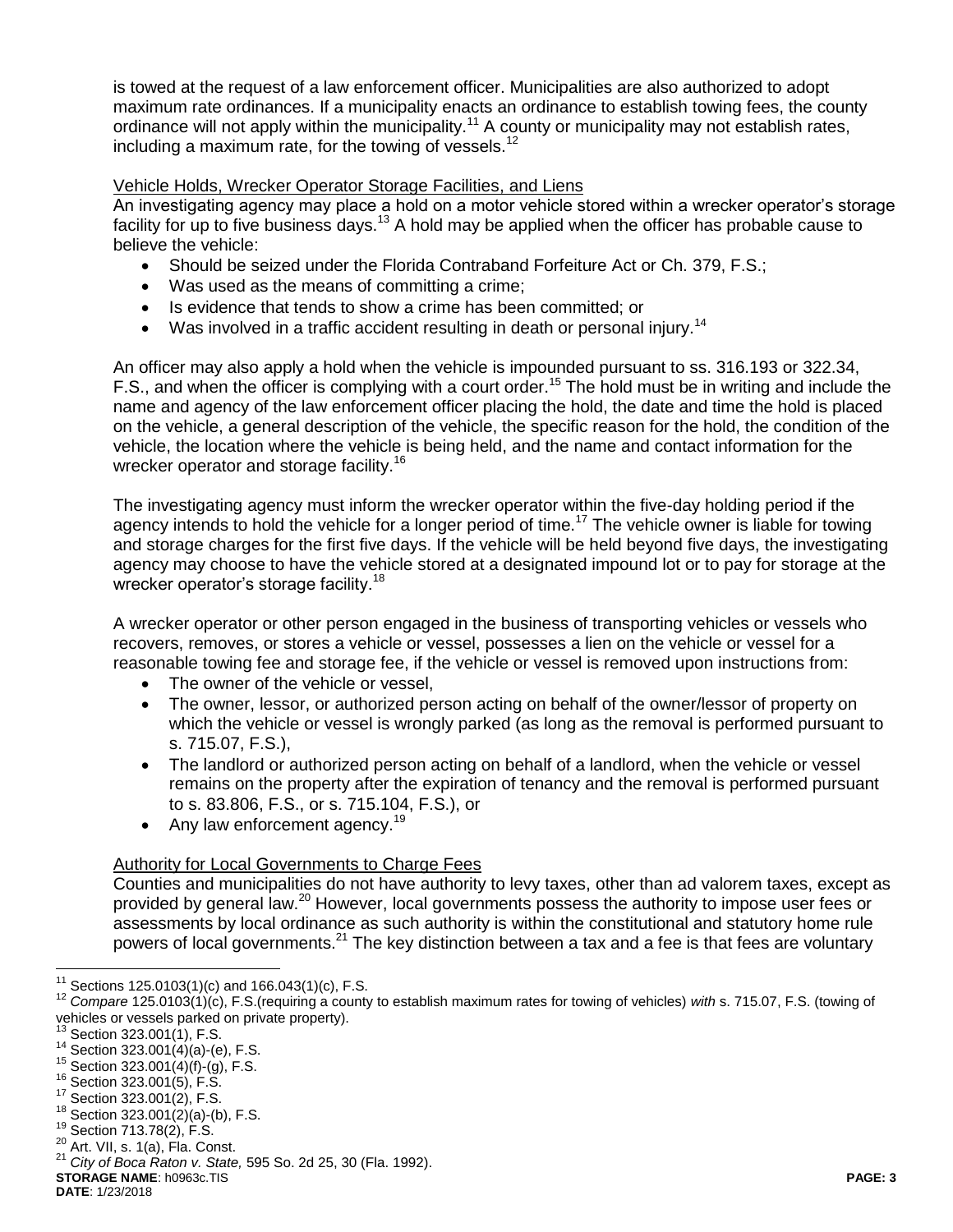and benefit particular individuals in a manner not shared by others in the public.<sup>22</sup> On the other hand, a tax is a "forced charge or imposition, operating whether we like it or not and in no sense depends on the will or contract of the one on whom it is imposed." $^{23}$  Usually a fee is applied for the use of a service and is tied directly to the cost of maintaining the service. Money collected from a fee is not applied to uses other than to provide the service for which the fee is applied. An administrative fee for towing and storage services may be permissible to the extent the fee provides a specific benefit to vehicle owners.<sup>24</sup>

### Administrative Fees Related to Towing and Storage

Some municipalities charge administrative fees when a vehicle is towed in connection with certain misdemeanors or felonies.

The City of Sarasota seizes the vehicle of those arrested for crimes related to drugs or prostitution.<sup>25</sup> The registered owner of the vehicle is then given two options:

- The registered owner may request a hearing where the city must show by a preponderance of the evidence that the vehicle was used to facilitate the commission of an act of prostitution or any violation of ch. 893, F.S., the Florida Comprehensive Drug Abuse Prevention and Control Act. The owner may post a bond equal to the civil penalty (\$500.00), hearing costs (\$50.00), and towing and storage fees (\$125.00 plus \$25.00 per day) to receive the vehicle back pending the outcome of the hearing, or the owner may leave the vehicle in impound, incurring additional fees.
- The registered owner may waive the right to a hearing and pay the civil penalty (\$500.00).

If the registered owner of the vehicle is unable to pay the administrative penalty within 35 days, the city disposes of the vehicle. The City of Bradenton uses the same process and rate structure.<sup>26</sup>

Other municipalities have enacted ordinances charging an administrative fee for any vehicle impoundment associated with an arrest. For example, the City of Sweetwater imposes an "impoundment administrative fee" on all vehicles seized incident to an arrest. The fee is \$500 if the impoundment stems from a felony arrest and \$250 if the impoundment stems from a misdemeanor.<sup>27</sup>

The City of Winter Springs imposes an administrative fee for impoundment arising from twelve offenses enumerated in the authorizing ordinance, ranging from prostitution to dumping litter weighing more than 15 pounds.<sup>28</sup> The registered owner may request a hearing, either accruing additional storage fees pending the hearing or posting a bond equal to the amount of the administrative fee (\$550.00). If the registered owner waives the right to hearing, the administrative fee is reduced to \$250.00. These fees are payable to the city but are collected by towing companies.<sup>29</sup>

By contract, some municipalities require wrecker services to pay a monthly fee for serving as authorized wrecker operators. For example, the contract between the City of Sarasota and a wrecker operator requires the operator to pay the city \$10,151 per month for "the opportunity to provide" wrecker services, as well as \$500 for each impounded vehicle sold by the wrecker service. $30$ 

 $\overline{a}$ 

<sup>22</sup> *City of Miami v. Quik Cash Jewelry & Pawn, Inc.,* 811 So.2d 756, 758 (Fla. 3rd DCA 2002).

<sup>23</sup> *Id*. at 758-59.

<sup>24</sup> *See Jasinski v. City of Miami*, 269 F. Supp. 2d 1341, 1348 (S.D. Fla. 2003).

<sup>25</sup> Sarasota Police Department, *Vehicle Seizure Program*, available a[t http://www.sarasotapd.org/vehicle-seizure-program/](http://www.sarasotapd.org/vehicle-seizure-program/) (last accessed Jan. 17, 2018).

Bradenton, Fla. Code of Ordinances, ch. 54, art. IV (2016).

 $27$  Sweetwater, Fla. Code of Ordinances, ch. 42-1, s. 42.1(c) (2017).

<sup>&</sup>lt;sup>28</sup> Winter Springs, Fla. Ordinance No. 2016-01 (effective October 23, 2016).

<sup>29</sup> Winter Springs, Fla. Notice of Right to Hearing Form. A copy of this form is attached as Appendix A.

**STORAGE NAME**: h0963c.TIS **PAGE: 4** <sup>30</sup> Agreement for Wrecker Towing and Storage Services, City of Sarasota and J&G WFR, Inc. dba Direct Towing. A copy of the relevant portions of the contract is attached as Appendix B.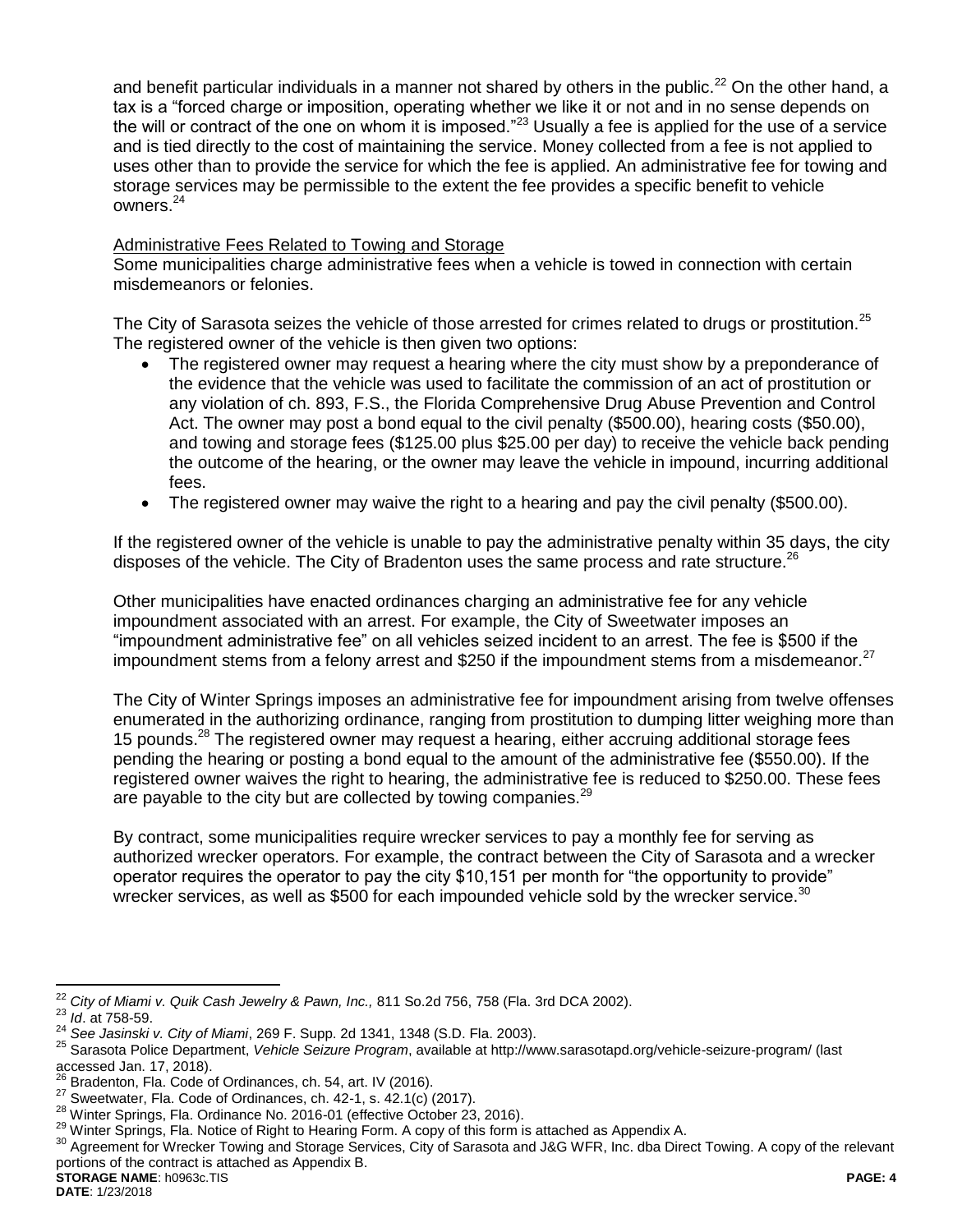### **Effect of Proposed Changes**

The bill authorizes a county or municipality to regulate the rates for the towing or immobilization of vessels. A county or municipality is required to establish a maximum rate that may be charged for the towing or immobilization of a vessel. The bill provides that the maximum rate to immobilize a vehicle or vessel may not exceed 20 percent of the maximum rate allowed by the county or municipality for towing a vehicle or vessel from private property. The bill defines immobilization as the act of rendering a vehicle or vessel inoperable by the use of a device such as a "boot," "club," "Barnacle," or any other device which renders the vehicle or vessel inoperable.

The bill prohibits a county or municipality from enacting a rule or ordinance that imposes a fee or charge on authorized wrecker operators. The prohibition would not impact the ability of the county or municipality to levy a business tax under ss. 205.0315, 205.033, or 205.0535, F.S. It also would not impact the ability of the county to impose a reasonable administrative fee or charge by ordinance on the legal owner of a vehicle if a county or municipal law enforcement officer has caused the owner's vehicle to be towed to and impounded at a facility owned by the county or municipality. The administrative fee imposed under this section may not exceed 25 percent of the maximum towing rate.

The bill authorizes an authorized wrecker operator or towing business to impose and collect the administrative fee and provides that the authorized wrecker operator or towing business is not required to remit the fee to the county or municipality until it is actually collected. The bill provides that the administrative fee shall be included as part of the lien on the vehicle or vessel held by the towing operator.

The bill also prohibits a county or municipality from adopting or enforcing an ordinance that imposes any charge, cost, expense, fine, fee, or penalty, on the registered owner or lienholder of a vehicle removed and impounded by an authorized wrecker operator. This prohibition does not apply to a reasonable administrative fee or charge, limited to 25 percent of the maximum towing rate, to cover the cost of enforcement.

### B. SECTION DIRECTORY:

- Section 1: Amends s. 125.0103, F.S., requiring counties to establish maximum rates for the towing of vessels and placing a cap on the maximum rate for immobilizing a vehicle or vessel.
- Section 2: Creates s. 125.01047, F.S., prohibiting counties from enacting ordinances imposing specific fees and charges on authorized wrecker operators.
- Section 3: Amends s. 166.043, F.S., requiring municipalities to establish maximum rates for the towing of vessels and placing a cap on the maximum rate for immobilizing a vehicle or vessel.
- Section 4: Creates s. 166.04465, F.S., prohibiting municipalities from enacting ordinances imposing specific fees and charges on authorized wrecker operators.
- Section 5: Amends s. 323.002, F.S., prohibiting counties and municipalities from imposing fees and charges on the registered owner or lienholder of a vehicle removed and impounded pursuant to Ch. 323, F.S.
- Section 6: Amends s. 713.78, F.S., providing that a wrecker operation has a lien for a reasonable administrative fee or charge imposed by a county or municipality.
- Section 7: Provides that the bill shall take effect July 1, 2018.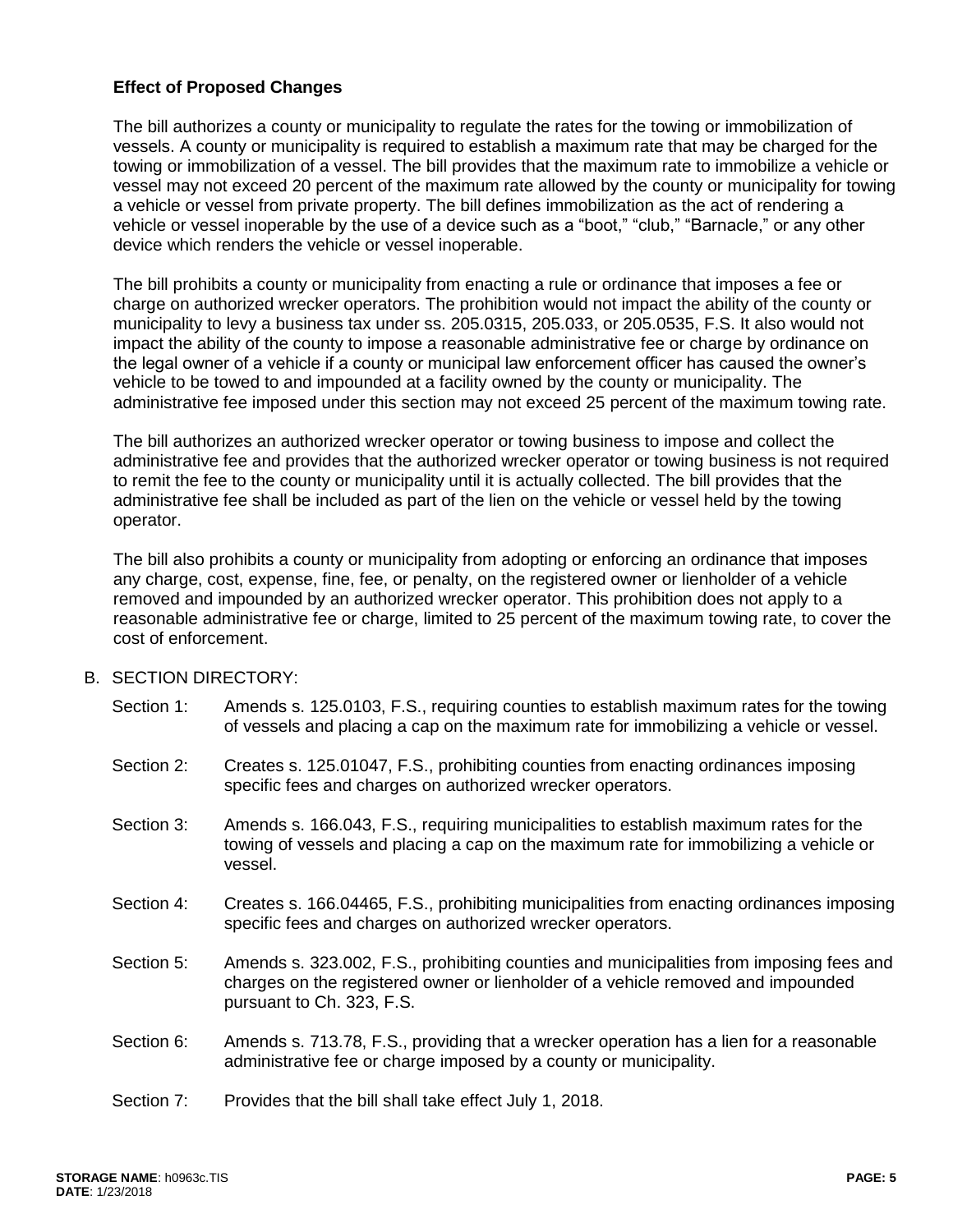### **II. FISCAL ANALYSIS & ECONOMIC IMPACT STATEMENT**

## A. FISCAL IMPACT ON STATE GOVERNMENT:

1. Revenues:

None.

2. Expenditures:

None.

- B. FISCAL IMPACT ON LOCAL GOVERNMENTS:
	- 1. Revenues:

The bill will have an indeterminate impact on local government revenue. The bill prohibits counties and municipalities from charging certain fees to authorized wrecker operators and towing companies which are currently charged by some jurisdictions, while authorizing the collection of administrative fees for the cost of enforcement.

2. Expenditures:

None.

C. DIRECT ECONOMIC IMPACT ON PRIVATE SECTOR:

The bill will reduce expenses for towing companies that are located in counties or municipalities currently charging a fee.

D. FISCAL COMMENTS:

None.

# **III. COMMENTS**

- A. CONSTITUTIONAL ISSUES:
	- 1. Applicability of Municipality/County Mandates Provision:

Not applicable. The bill does not appear to require counties or municipalities to spend funds or take action requiring the expenditure of funds; reduce the authority that counties or municipalities have to raise revenues in the aggregate; or reduce the percentage of state tax shared with counties or municipalities.

2. Other:

None.

B. RULE-MAKING AUTHORITY:

The bill does not provide rulemaking authority or require executive branch rulemaking.

C. DRAFTING ISSUES OR OTHER COMMENTS:

Section 5 of the bill prohibits a county or municipality from adopting or maintaining an ordinance or rule that imposes a fee or charge other than a reasonable administrative fee for the costs of enforcement. This language appears to reference the administrative fee authorized by sections 2 and 4 of the bill.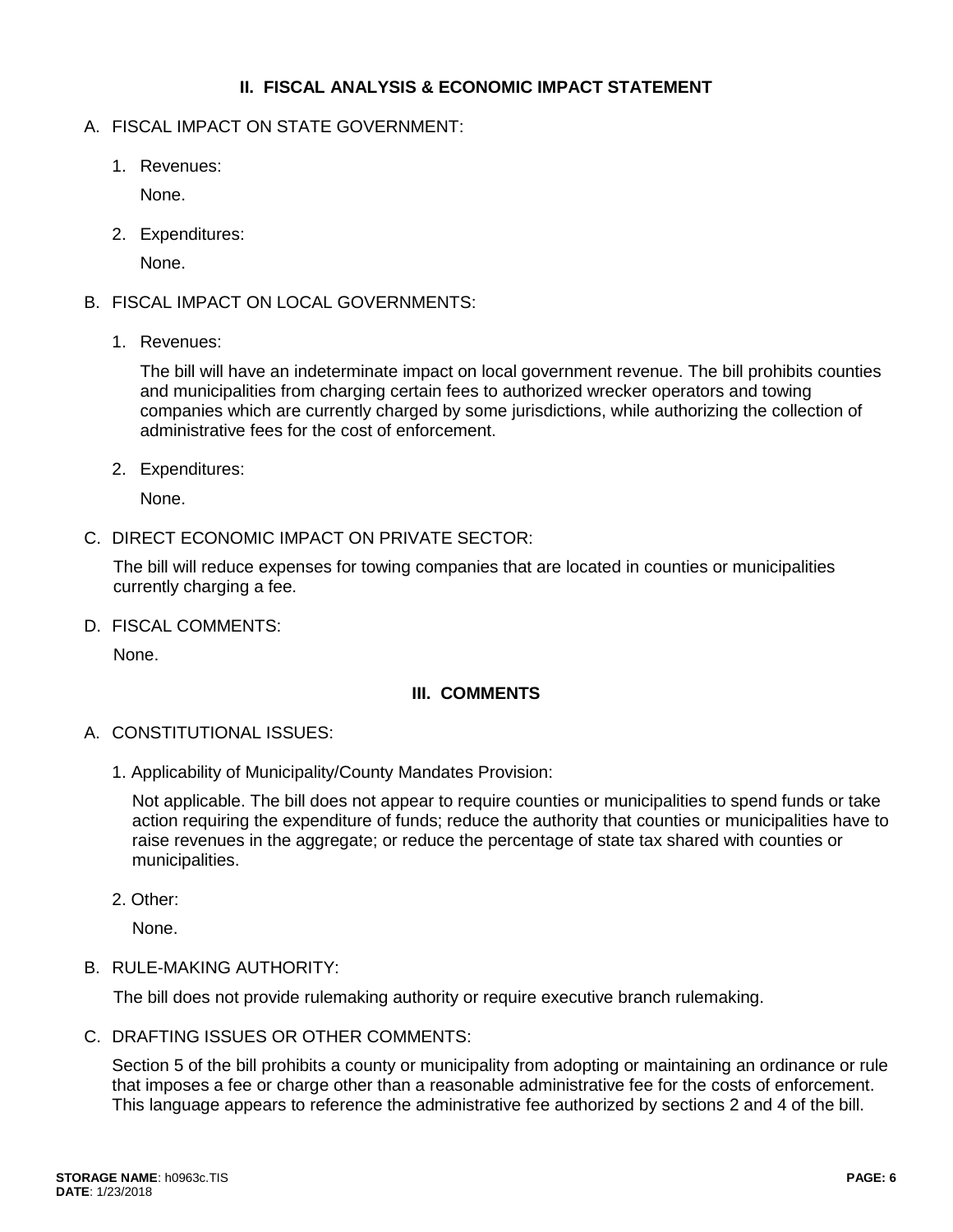# **IV. AMENDMENTS/ COMMITTEE SUBSTITUTE CHANGES**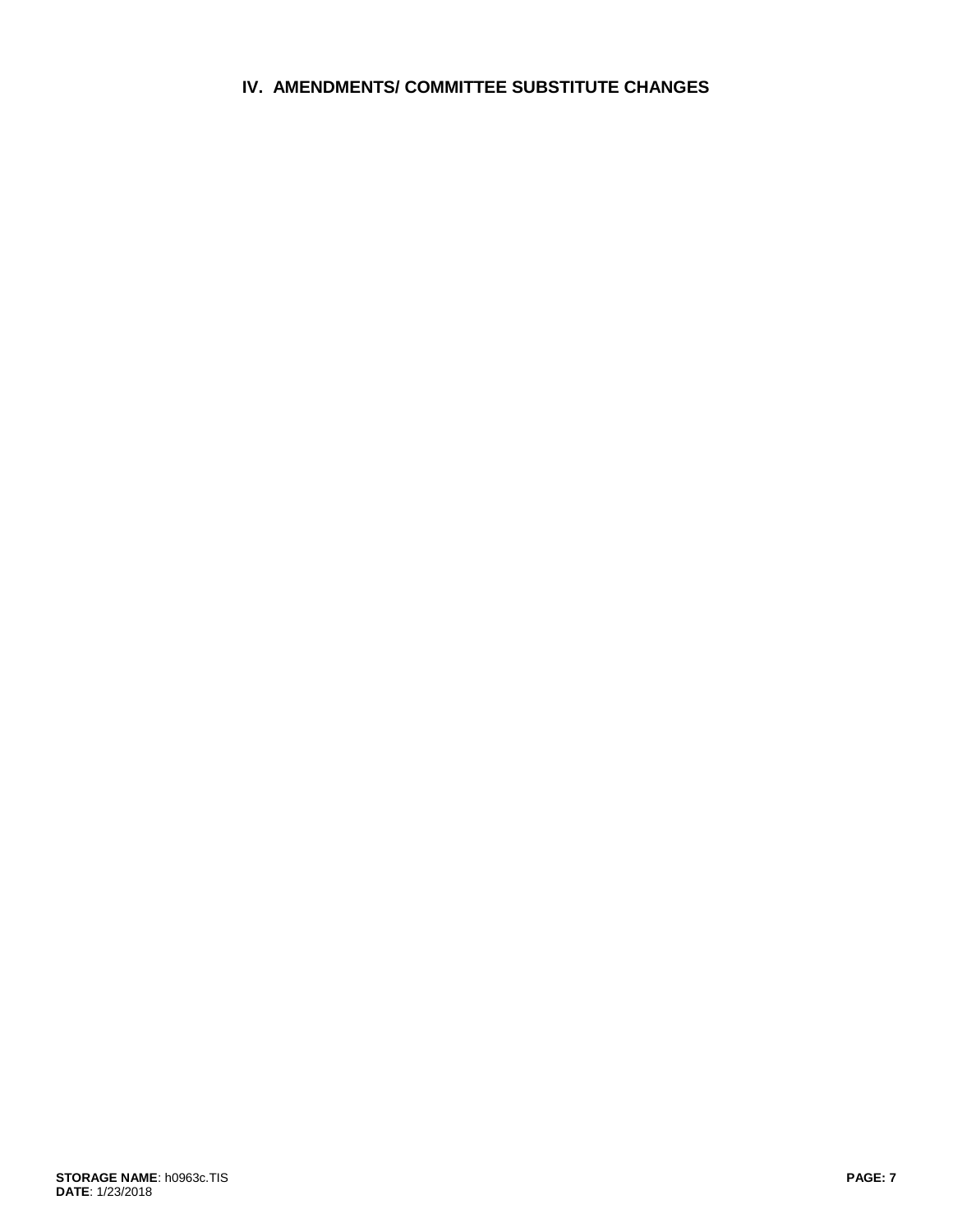# **APPENDIX A**

| TR SPRINGS |
|------------|
| POLICE     |
|            |
|            |

# NOTICE OF RIGHT TO HEARING

|            | Case#  |  |
|------------|--------|--|
| Dated this | day of |  |

### **HAND DELIVERED TO:**

| NAME:    |  |
|----------|--|
| ADDRESS: |  |
| 12/1.7   |  |

| <b>AME</b><br>יבר |                |
|-------------------|----------------|
| н                 |                |
| L#                | <b>COMPANY</b> |

### **SECTION 1:**

|                                                                                                                                                                    | 20<br>The following property was taken on the<br>day of<br>on or about                                                                                                                                                                                                                                                                                                                                                                                                                                                                                                                                                                                                                                                                                                                                                                                                                                                                                                                                                                                                                                                                                                                                                                                                                                                                                                                                   | hours by    |
|--------------------------------------------------------------------------------------------------------------------------------------------------------------------|----------------------------------------------------------------------------------------------------------------------------------------------------------------------------------------------------------------------------------------------------------------------------------------------------------------------------------------------------------------------------------------------------------------------------------------------------------------------------------------------------------------------------------------------------------------------------------------------------------------------------------------------------------------------------------------------------------------------------------------------------------------------------------------------------------------------------------------------------------------------------------------------------------------------------------------------------------------------------------------------------------------------------------------------------------------------------------------------------------------------------------------------------------------------------------------------------------------------------------------------------------------------------------------------------------------------------------------------------------------------------------------------------------|-------------|
|                                                                                                                                                                    | members of the Winter Springs Police in the vicinity of<br>undersigned police officer has probable cause to believe that the vehicle:                                                                                                                                                                                                                                                                                                                                                                                                                                                                                                                                                                                                                                                                                                                                                                                                                                                                                                                                                                                                                                                                                                                                                                                                                                                                    | because the |
| $\mathcal{L}_{\mathcal{N}}$<br>a.                                                                                                                                  | Was used to facilitate the commission or attempted commission of an act of prostitution, assignation or lewdness as<br>defined in §796.07, F.S. or the exposure of sexual organs as set forth in section 800.03 F.S.<br>Was knowingly used in the commission of any misdemeanor act of possession or attempted possession of any controlled<br>substance as defined in section 893.02 F.S.                                                                                                                                                                                                                                                                                                                                                                                                                                                                                                                                                                                                                                                                                                                                                                                                                                                                                                                                                                                                               |             |
| $\mathcal{L}_{\mathcal{D}}$<br>鑩<br>$\mathcal{L}_{\mathcal{A}}$<br>鼹<br>$\mathcal{L}_{\mathcal{A}}$<br>$\mathcal{L}_{\mathcal{A}}$<br>O<br>П<br>n.<br>$\mathbf{r}$ | Was used, intented or attempted to be used, to facilitate the commission of any misdemeanor violation of Chapter 893 F.S.<br>Was used, intented or attempted to be used, to facilitate the commission of any misdemeanor violation of section 316.061 F.S.<br>Was used, intented or attempted to be used, to facilitate the commission of any misdemeanor violation of section 322.34 F.S.<br>Was operated by a person driving under the influence defined in section 316.193 F.S. when such violation is a misdemeanor.<br>Was used in the commission of the offense of driving without a valid license or permit in violation of 322.03 F.S.<br>Was being operated on a public street and is not covered by liability insurance as required by Chapter 324 F.S.<br>Was used in the commission of the misdemeanor offense of criminal mischief in violation seciton 806.13 F.S.<br>Was used to dump litter in any manner prohibited by section 403.413(4) F.S. exceeding 15 lbs. or 27 cu. ft. in volume not<br>exceeding 500 lbs. or 100 cu. ft. and not for commercial purposes.<br>Was being operated by a person presenting proof of insurance in violation of section 316.646(4) F.S. knowingly not in force.<br>Was parked in a way impeding traffic, creating a hazard, obstructing a street or city utility or left unattended because the<br>driver was taken into custody by law enforcement. |             |

| described as: YEAR<br><b>MAKE</b><br><b>VIN/HIN</b>                                 | Such property is being held pending civil proceedings under Winter Springs Code, Section 12 and is<br><b>COLOR</b><br>MODEL<br>TAG<br><b>STATE</b><br>$\overline{\phantom{0}}$ |
|-------------------------------------------------------------------------------------|--------------------------------------------------------------------------------------------------------------------------------------------------------------------------------|
| Other                                                                               |                                                                                                                                                                                |
| And is currently being held at:                                                     |                                                                                                                                                                                |
| Tri-County Towing<br>1155 Belle Ave<br>Winter Springs, FL 32708<br>$(407)$ 695-4400 | Winter Springs Police Department<br>300 N. Moss Rd.<br>Winter Springs, FL 32708<br>(407) 327-1000                                                                              |
| Received By (Operator/Owner)<br>Signed                                              | Received By (Operator/Owner)<br>Print                                                                                                                                          |
| Delivered By (Officer/Clerk)<br>Signed                                              | Print<br>Delivered By (Officer/Clerk)                                                                                                                                          |
| 2013-17 B Ch. XX Notice of Hearing                                                  | Page 1 of 2                                                                                                                                                                    |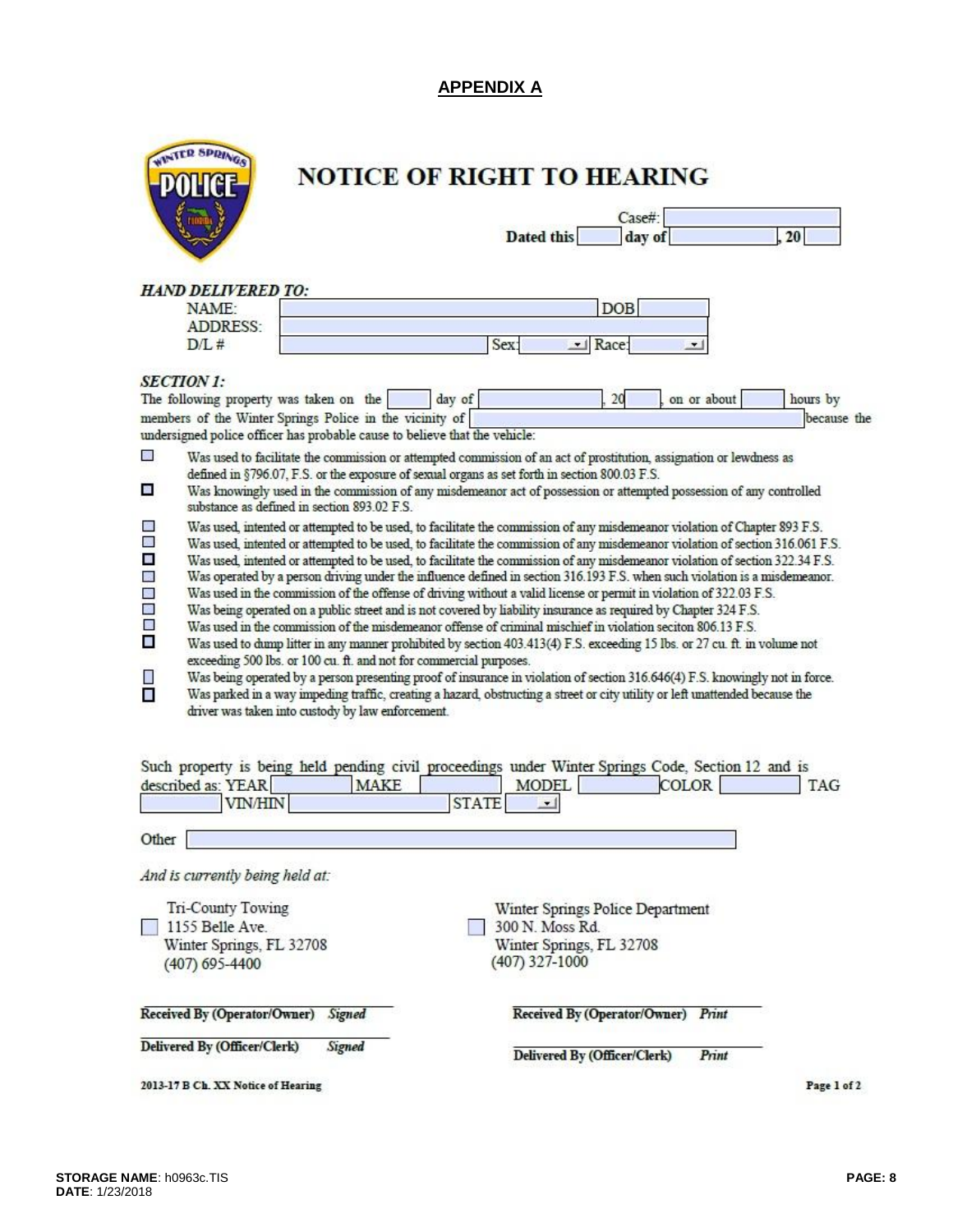### **SECTION 2:**

Pursuant to City Code, Section 12-100 the owner has the right to request a hearing in the following manner:

Within seven (7) business days of receipt of this notice, the owner, co-owner or lienholder may request a hearing by delivering to the Police Department, at 300 N. Moss Rd., Seminole County, Winter Springs, Florida 32708, a written request for a hearing.

Such request for a hearing shall include a valid telephone number and correct address where the owner, co-owner, or lienholder may be contacted.

The written notice must be received by the Police Department within the allotted time or the right to a hearing shall be deemed to be waived.

### **SECTION 3:**

In order to retrieve the above described vehicle, the owner has the below options:

#### Owner, Co-Owner, or Lienholder Requesting a Hearing:

The Owner, Co-Owner, or Lienholder may secure release of the vehicle by posting a bond (cash, money order, or certified check payable to the City of Winter Springs) in the amount of \$550.00 submitted to the towing company. The Owner, Co-Owner, or Lienholder may then take possession of the vehicle from the towing company after payment of towing and storage charges payable to the towing company.

The Owner, Co-Owner, or Lienholder may leave the vehicle impounded and request a hearing directly from the police department Support Services Bureau.

#### Owner, Co-Owner, or Lienholder Waiving a Hearing and Submitting Civil Penalty:

The Owner, Co-Owner, or Lienholder may secure release of the vehicle by submitting a civil penalty (cash, money order, or certified check payable to the City of Winter Springs) in the amount of \$250.00 and submitted to the towing company during business hours.

The Owner, Co-Owner, or Lienholder then may receive the vehicle from the towing company after payment of towing and storage charges payable to the the towing company.

An executed written waiver shall bind both the owner and co-owner except as otherwise provided herein.

**WSPD Form XX** 

Page 2 of 2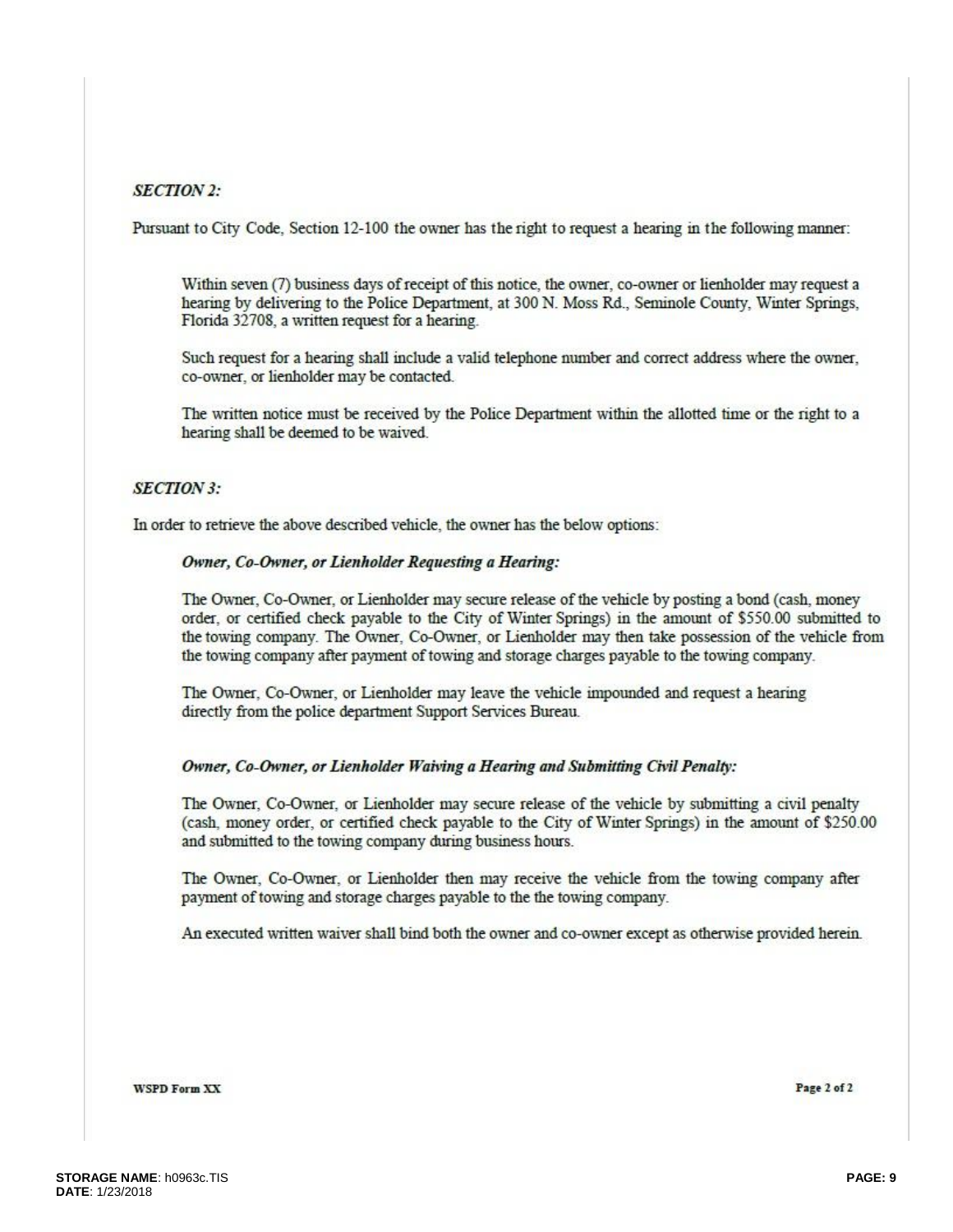#### **APPENDIX B**

#### AGREEMENT FOR WRECKER TOWING AND STORAGE SERVICES

THIS AGREEMENT FOR WRECKER TOWING AND STORAGE SERVICES, made and 5 day of MAY entered into this 2010 by and between the CITY OF SARASOTA, FLORIDA, a municipal corporation, hereinafter referred to as "CITY," and J & G WFR, INC. DBA DIRECT TOWING, a Florida corporation, hereinafter referred to as "DIRECT".

#### WITNESSETH:

WHEREAS, CITY has publicly announced an Invitation to Bid to obtain annual wrecker towing and storage services on an as needed basis pursuant to Invitation to Bid No. 10-08MK; and

WHEREAS, DIRECT has submitted a responsive bid which has been accepted by CITY to provide the CITY with the annual wrecker towing and storage services on an as needed basis; and

WHEREAS, CITY and DIRECT desire to formalize the terms and conditions of DIRECT's performance of such services as set forth herein; and

WHEREAS, the City Manager, pursuant to Sarasota City Code Section 2-5 (3) v. is authorized to administratively approve and execute this Agreement on behalf of CITY so long as the total compensation paid to DIRECT during the entire term of this Agreement, as may be extended, does not exceed Two Hundred Thousand Dollars (\$200,000,00).

NOW. THEREFORE, IN CONSIDERATION OF THE FOREGOING AND THE MUTUAL COVENANTS CONTAINED HEREIN, IT IS AGREED AS FOLLOWS:

1. Definitions: The following terms shall have the meanings herein ascribed to them:

A. City Manager shall mean the City manager of the City of Sarasota, Florida, or his designee.

**B.** Police Chief shall mean the Chief of Police of the City of Sarasota, Florida, or his designee.

C. Project shall mean the Scope of Services to be performed by DIRECT in furtherance of this Agreement. The Scope of Services shall include all labor, materials, tools, equipment, insurance and the like required to perform vehicle and vessel towing and storage services within the boundaries of the towing area on an as needed basis for CITY. A more detailed description of the Scope of Services is set forth in the City of Sarasota Police Department Vehicle and Vessel Towing and Storage Services section found on pages 13 through 20, inclusive, of Invitation to Bid No. 10-08MK. A copy of Invitation to Bid No. 10-08MK, as well as the Bid Form submitted by DIRECT in response thereto, are on file in the offices of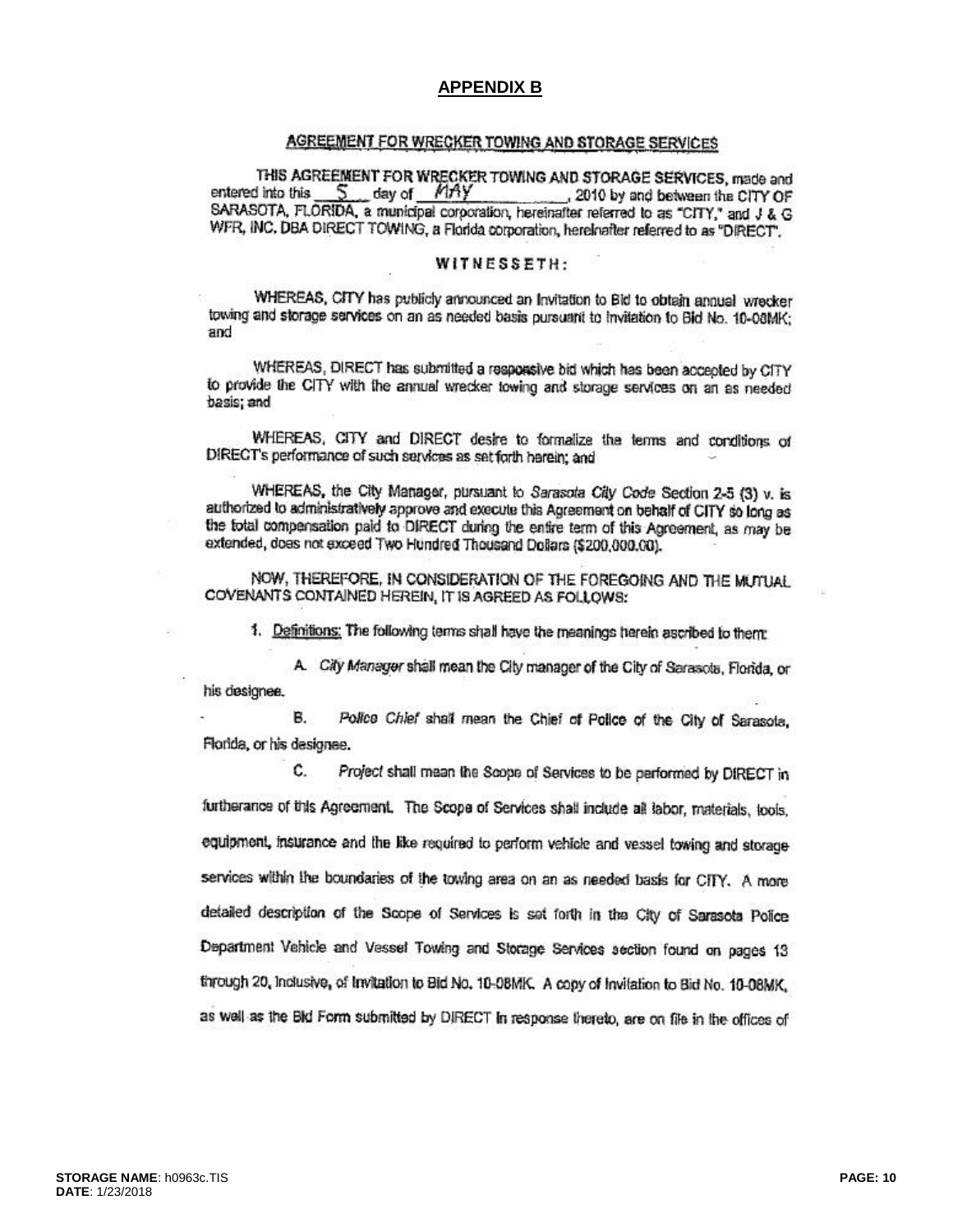the Financial Administration Purchasing Division of CITY. Invitation to Bid No. 10-08MK, as well as DIRECT's Bid Form submitted in response thereto are deemed incorporated by reference into this Agreement. DIRECT covenants to strictly comply with all of the terms and conditions of Bid No. 10-08MK as well as DIRECT's Bid Form submitted in response thereto. In the event of any conflict between the terms set forth in the main body of this Agreement and Invitation to Bid No. 10-08MK, the terms and conditions set forth in the main body of this Agreement shall control.

2. Scope of Services: DIRECT shall diligently and timely provide all labor, material and equipment required for the Scope of Services for the Project in strict conformance with Bid No. 10-08MK as well as DIRECT's Bid Form submitted in response thereto and in strict conformance with all the terms and conditions of this Agreement. The parties hereby agree to be bound by the terms and conditions set forth in Bid No. 10-08MK as well as DIRECT's Bid Form submitted in response thereto. The Police Chief will notify DIRECT when an assignment within the Project Scope of Services may be available. DIRECT covenants to provide the Project Scope of Services within the time limits set forth in Invitation to Bid No. 10-08MK.

3. Payment: In consideration for CITY providing DIRECT the opportunity to provide the Scope of Services, DIRECT agrees to pay CITY a fee in the amount of Ten Thousand One Hundred Fifty One and 00/100 Dollars (\$10,151,00) per month. Said payment shall be submitted to the CITY prior to the 10th day of each month. This monthly payment shall be due and payable by DIRECT to CITY in advance for each month during the term of this Agreement. Furthermore, in consideration of the CITY not placing, attempting to foreclose or foreclosing a vehicle impoundment lien upon a vehicle impounded pursuant to Section 33-271 of the Sarasota City Code, DIRECT agrees to waive any and all storage charges to which the CITY would be obligated to pay as a result of the operation of any provision of Chapter 323, Florida Statutes, on any vehicles impounded by the City and stored by DIRECT. As further